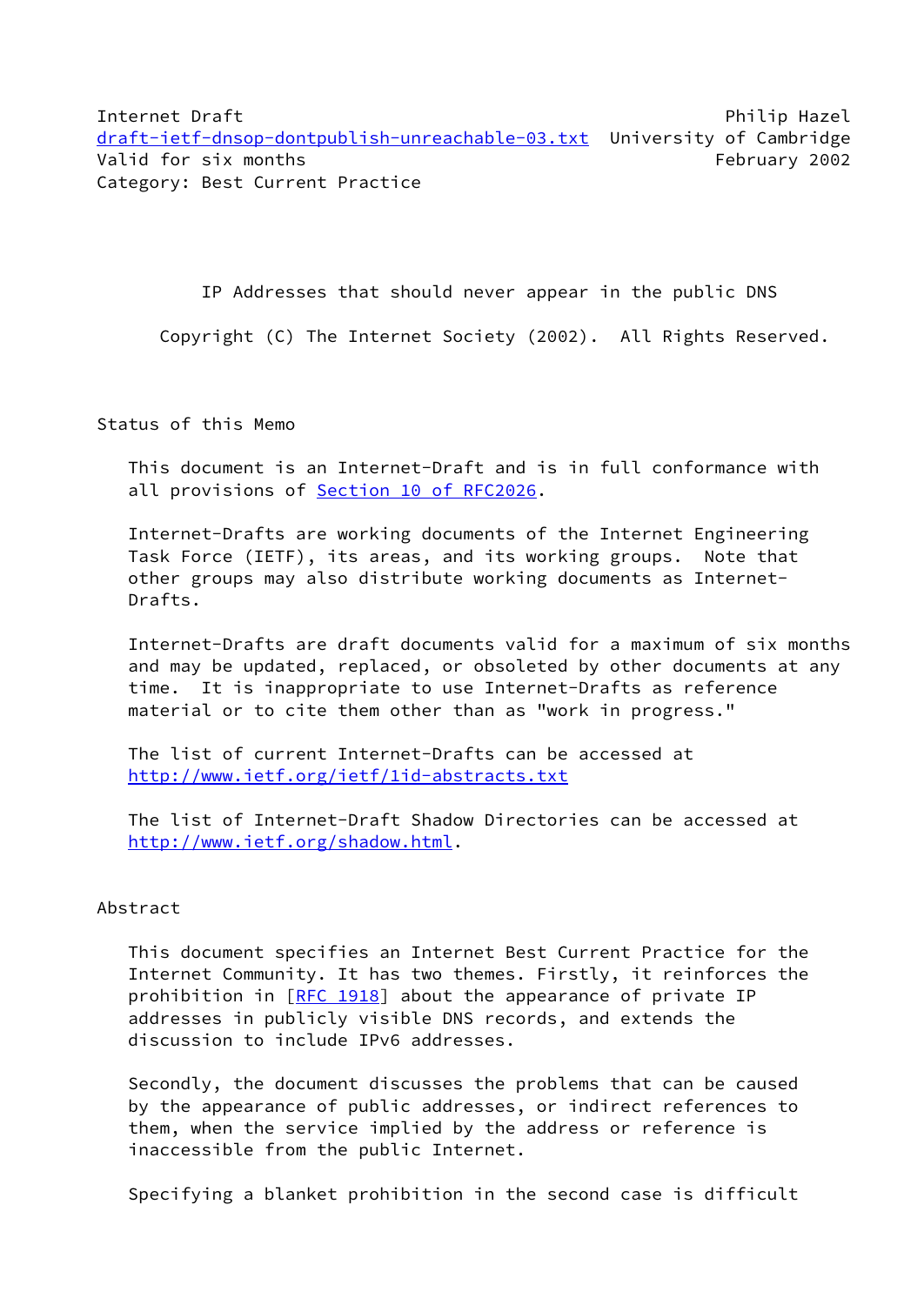because inaccessibility may arise from many causes, some possibly legitimate. Instead, the document points out some of the problems that can arise, and suggests that other means of achieving the desired effects should be used wherever possible.

## <span id="page-1-0"></span>[1](#page-1-0). Introduction

 The increasing use of firewalls, NAT boxes, and similar technology has resulted in the fragmentation of the Internet into regions whose boundaries do not allow general connectivity. There are two primary reasons for this:

 (1) The perceived shortage of IPv4 addresses has caused increasing use of private IPv4 network addresses such as 10.0.0.0/8 on LANs. A number of such private address ranges are designated in [\[RFC 1918](https://datatracker.ietf.org/doc/pdf/rfc1918)], and others may be also assigned by IANA.

[Note: For example, there's 169.254/16, which is mentioned in [draft-ietf-zeroconf-ipv4-linklocal-04.txt](https://datatracker.ietf.org/doc/pdf/draft-ietf-zeroconf-ipv4-linklocal-04.txt), but since that's still a draft, I can't cite it.]

 IPv6 addresses are not in short supply, but the IPv6 architecture uses a scoped address model, in which non-global addresses have limited reachability and domains of uniqueness. For instance, site local addresses are reachable only within a particular site.

 Hosts using private addresses that wish to communicate with the public Internet must do so via an address translation mechanism such as a NAT box. This allows a host with a private address to send packets to public Internet hosts, and to receive replies. However, unsolicited incoming packets cannot reach these hosts from outside their own private network.

 (2) Increasing security concerns have caused many sites to install firewalls or to implement restrictions in their boundary routers in order to lock out certain kinds of connection to their hosts, even when the hosts are using public Internet addresses, though in many cases firewalls also provide NAT functionality.

 Thus, there are two classes of host which some or all types of unexpected incoming packet from the public Internet cannot reach: those using truly private IPv4 or IPv6 addresses, and those using public addresses where access is blocked.

 A number of instances have been observed where IP addresses that are never accessible from the public Internet have nevertheless been inserted into resource records in the public DNS. This document seeks to prohibit such behaviour in the case of truly private addresses, and to discourage it in the case of public, but unreachable, addresses.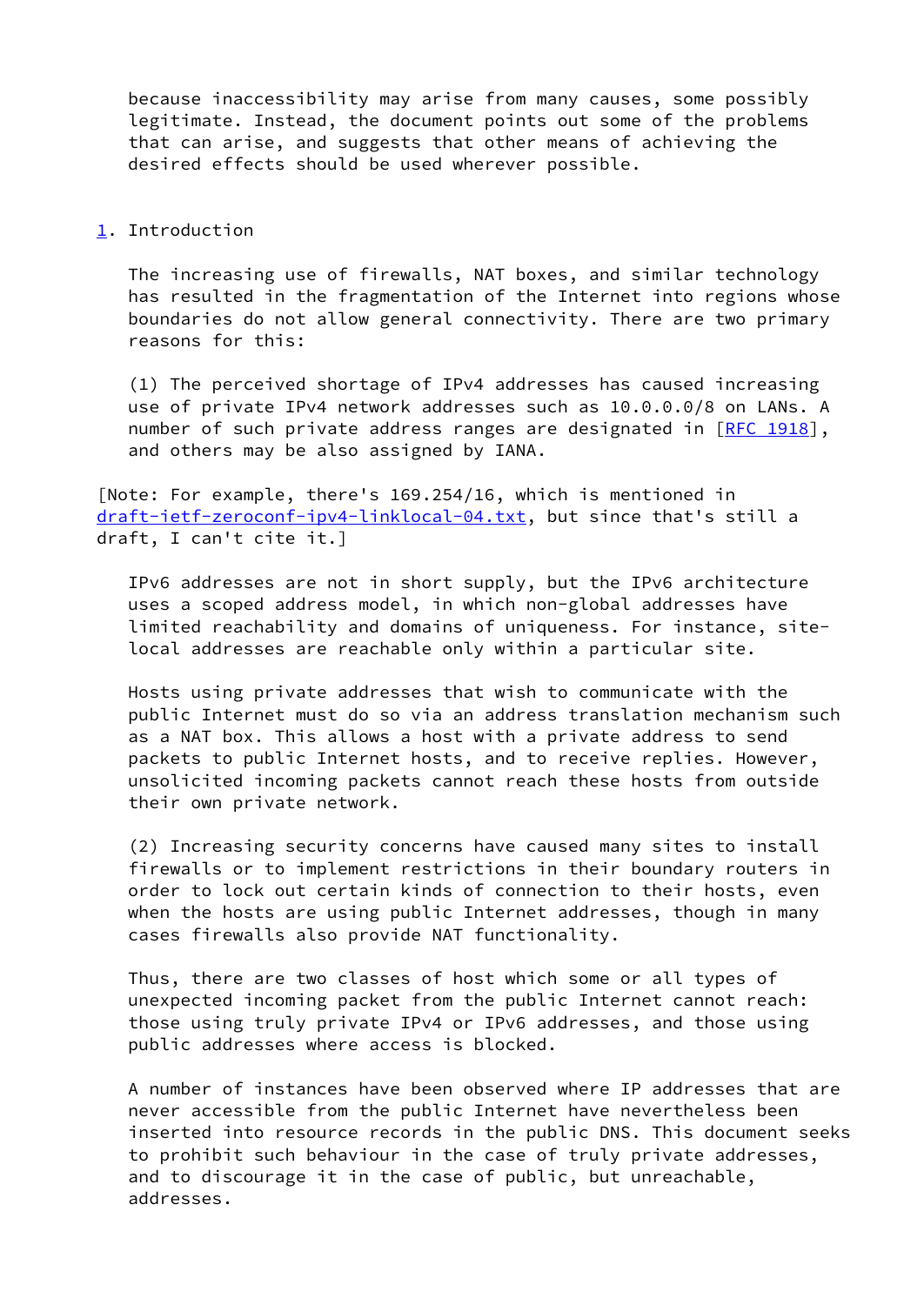Although this document is specifically concerned with the contents of the public DNS, the principle of not publishing private IP addresses is applicable to any other form of general publication.

 The keywords "MUST", "MUST NOT", "REQUIRED", "SHALL", "SHALL NOT", "SHOULD", "SHOULD NOT", "RECOMMENDED", "MAY", and "OPTIONAL" in this document are to be interpreted as described in [\[RFC 2119](https://datatracker.ietf.org/doc/pdf/rfc2119)].

 The phrase "address record" means an A record or an AAAA record, or any other kind of name-to-address record that may come into use.

<span id="page-2-0"></span>[2](#page-2-0). Private network addresses

 Examples of [\[RFC 1918](https://datatracker.ietf.org/doc/pdf/rfc1918)] private host addresses are 10.0.0.1 and 172.16.42.53. In the case of IPv6, all link-local and site-local addresses are private.

 Packets cannot be routed to such addresses from the public Internet. [\[RFC 1918](https://datatracker.ietf.org/doc/pdf/rfc1918)] explains this in [section 3,](#page-3-0) from where this paragraph is taken:

 Because private addresses have no global meaning, routing information about private networks shall not be propagated on inter-enterprise links, and packets with private source or destination addresses should not be forwarded across such links. Routers in networks not using private address space, especially those of Internet service providers, are expected to be configured to reject (filter out) routing information about private networks.

 Because the same private addresses are in use in many different organizations, they are ambiguous. The appearance of private addresses in the DNS could therefore lead to unpredictable and unwanted behaviour. Consider this set of entries:

| (d   | ΙN | MX 10 smtp |                |
|------|----|------------|----------------|
| smtp | ΙN |            | 10.1.2.3       |
| smtp | ΙN |            | 131.111.10.206 |

 The MX record resolves to two IP addresses, one of which is private and one of which is public. Zones set up in this way have been seen, and some administrators apparently believe this is useful, because it allows mail on their local network to be delivered straight to the internal server (the one with address 10.1.2.3). However, this approach breaks down when a host on a foreign network that is also using the address 10.1.2.3 attempts to send mail to the domain.

In section [5 of \[RFC 1918\]](https://datatracker.ietf.org/doc/pdf/rfc1918#section-5) there is a prohibition of the appearance of private addresses in publicly visible DNS records. It says: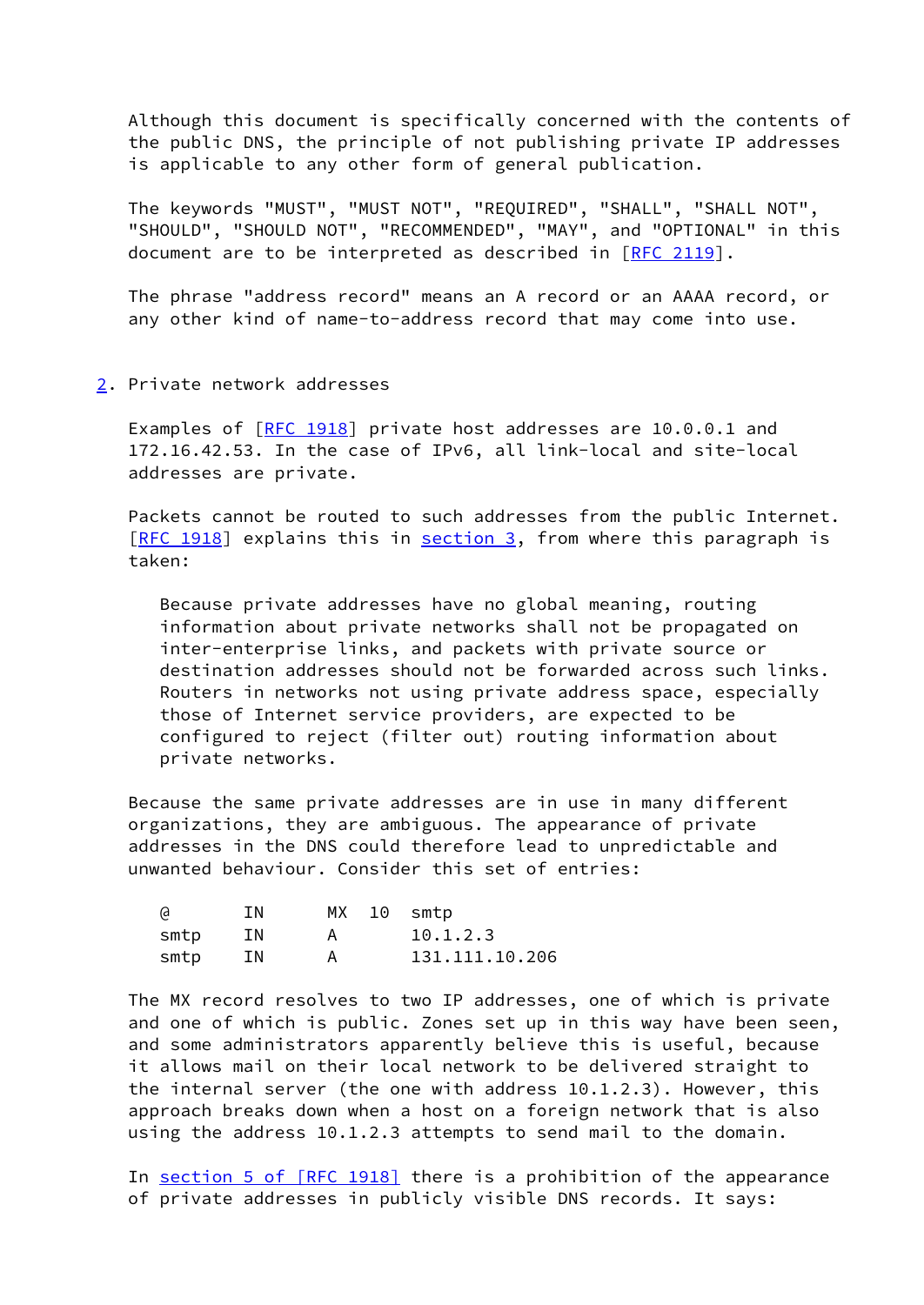If an enterprise uses the private address space, or a mix of private and public address spaces, then DNS clients outside of the enterprise should not see addresses in the private address space used by the enterprise, since these addresses would be ambiguous.

 The wording "should not" is not a very strong prohibition, considering the interworking problems that ignoring it can cause. Therefore, this document makes a stronger statement:

Public DNS zones MUST NOT contain [[RFC 1918\]](https://datatracker.ietf.org/doc/pdf/rfc1918) addresses, IPv6 link local or site-local addresses, or any other addresses designated by IANA as private, in any resource records where the context makes them appear to be globally-meaningful addresses.

## <span id="page-3-0"></span>[3](#page-3-0). Public network addresses that are inacessible

 The situation with public network addresses is more complicated because the Internet cannot in general be cleanly divided into "public" and "private" parts in this case. Examples of situations where the division is fuzzy are:

 (1) A host with a public address that is behind a firewall may be accessible for SSH sessions, but not for SMTP sessions. That is, the blocking may apply only to certain ports.

 (2) A host with a public address may make certain services available only to specific client hosts, for example, those in partner enterprises, or those in a specific geographic area.

 (3) A host might respond to incoming packets only if the client host is using IPsec.

When a host is providing any service at all over the public Internet, a publicly visible address record is of course required to give access to that host.

 However, for some protocols and services, additional DNS records are defined that reference hosts' address records. These are the NS record for name servers, the MX record for SMTP, and the SRV record for other services. The existence of such indirect records advertises the availability of the relevant service.

 If these services are always inaccessible over the public Internet, it is bad practice to include the NS, MX or SRV records in public DNS zones, for the following reason:

 A host that tries to connect to an unreachable address (or port) may not receive an immediate rejection; in many cases the connection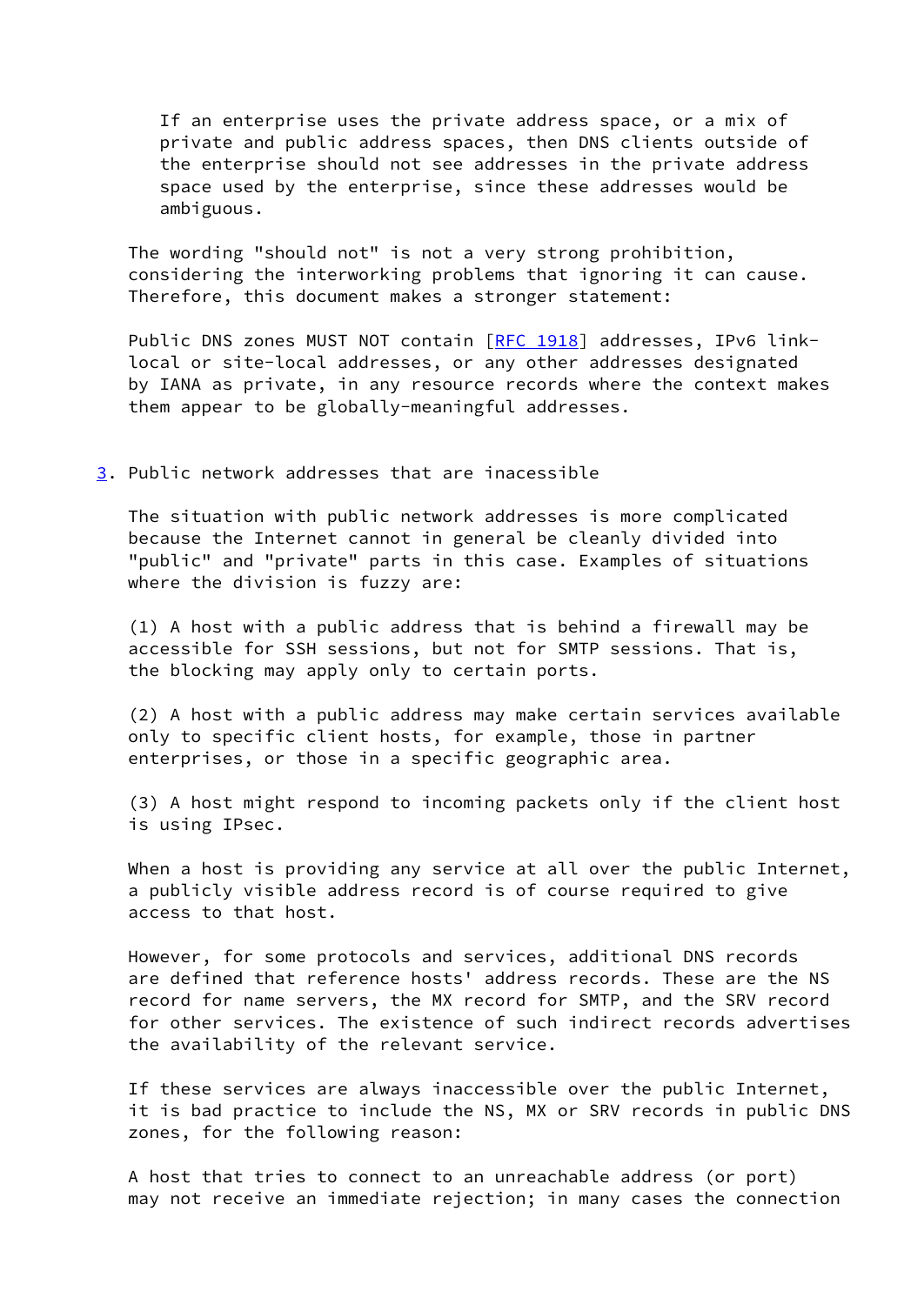will fail only after a timeout expires. The wasted effort ties up resources on the calling host and the network, possibly for some considerable time (SMTP timeouts, for example, are of the order of minutes). It may also cause a gratuitous slowing down of the application.

 Furthermore, in the case of dial-up connections, ISDN, or other kinds of usage-based charged network connection, the wasted network resources may cost real money.

 Public DNS zones SHOULD NOT contain NS, MX or SRV records that point to hosts for which the relevant services are never accessible over the public Internet. In other words, if there is no host that is able to make use of the service using the public Internet, the service SHOULD NOT be publicly advertised.

<span id="page-4-0"></span>[4](#page-4-0). Other kinds of IPv6 address

<span id="page-4-1"></span>[4.1](#page-4-1) Anycast addresses

 Anycast addresses should be treated as global addresses with limited reachability.

<span id="page-4-2"></span>[4.2](#page-4-2) Multicast addresses

 Scoped multicast addresses (multicast addresses with a 4 bit scope value less than 0x0e) MUST NOT be put into public DNS zones. Globally scoped multicast addresses MAY be put into public DNS zones.

<span id="page-4-3"></span>[4.3](#page-4-3) IPv4-mapped addresses

 IPv4-mapped addresses MUST NOT be put into public DNS zones, because their use is limited to an internal representation of IPv4 peers within the AF INET6 socket API [\[RFC 2553](https://datatracker.ietf.org/doc/pdf/rfc2553)].

<span id="page-4-4"></span>[4.4](#page-4-4) IPv4-compatible addresses

 IPv4-compatible addresses MUST NOT be put into public DNS zones. Although there might be a case for doing so in order to indicate that the node is willing to accept auto-tunnelled packets  $[RFC 2893]$  $[RFC 2893]$ , it is not clear that this transition mechanism will be widely used. It is therefore preferable to keep the DNS operationally "clean" by not allowing them.

<span id="page-4-5"></span>[5](#page-4-5). Loopback addresses

 The loopback addresses (127.0.0.1 for IPv4 and ::1 for IPv6) are another form of private address. There has been a practice of including them in DNS zones for two entirely different reasons.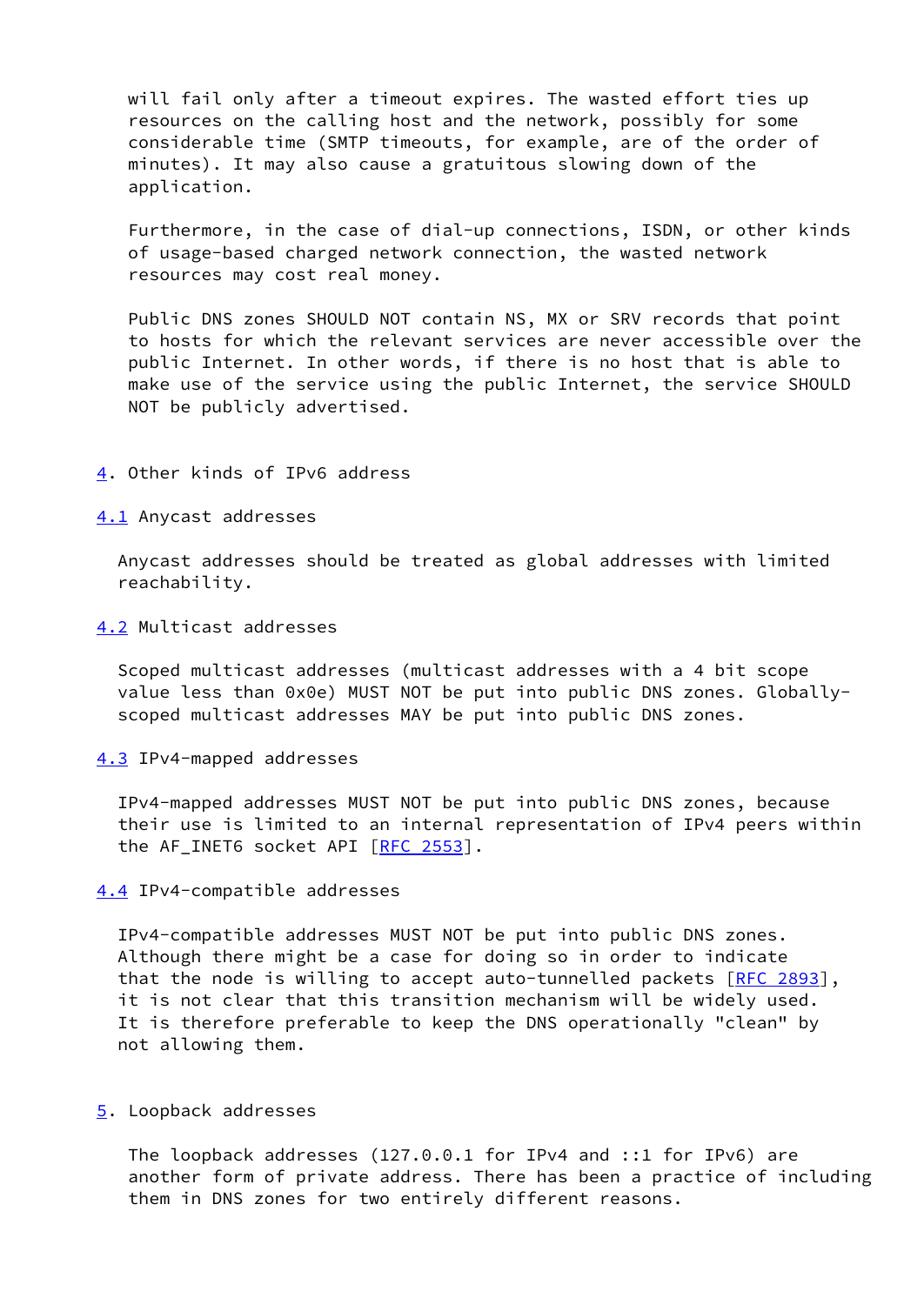## <span id="page-5-0"></span>[5.1](#page-5-0) The name "localhost"

Some hostmasters include records of this type in their zones:

localhost.some.domain.example. A 127.0.0.1

 The reason for doing this is so that other hosts in the domain that use the DNS for all their name resolution can make use of the unqualified name "localhost". This works because DNS resolvers normally add the local enclosing domain to unqualified names.

 DNS zones MAY make use of this technique for the name "localhost" only, if it is required in their environment, but SHOULD avoid it if possible. See [section 6.1](#page-5-1) below for an alternative technique.

<span id="page-5-2"></span>[5.2](#page-5-2) DNS "black lists"

 There is an increasingly popular practice of creating "black lists" of misbehaving hosts (for example, open mail relays) in the DNS. The first of these was the "Realtime Blackhole List" (RBL). Such lists make use of address values in the 127.0.0.0/8 network in DNS address records to give information about listed hosts (which are looked up via their inverted IP addresses).

 Such records are in specific "black list" domains, and are well understood not to be invitations to attempt connections to the addresses they publish. In other words, the values that appear in these records do not appear in a context where they are interpreted as IP addresses.

DNS zones MAY continue to make use of this technique.

<span id="page-5-3"></span>[5.3](#page-5-3) Other uses of loopback networks

 Apart from the exceptions mentioned in 5.1 and 5.2 above, the loopback addresses MUST NOT appear in address records in the public DNS, unless it is clear from the context that the value is not to be interpreted as an IP address.

<span id="page-5-4"></span>[5.4](#page-5-4) References to loopback addresses

When address records that contain loopback addresses do exist, DNS zones MUST NOT contain indirect records (NS, MX or SRV) that reference them.

<span id="page-5-5"></span>[6](#page-5-5). Alternative techniques

<span id="page-5-1"></span>[6.1](#page-5-1) Handling "localhost"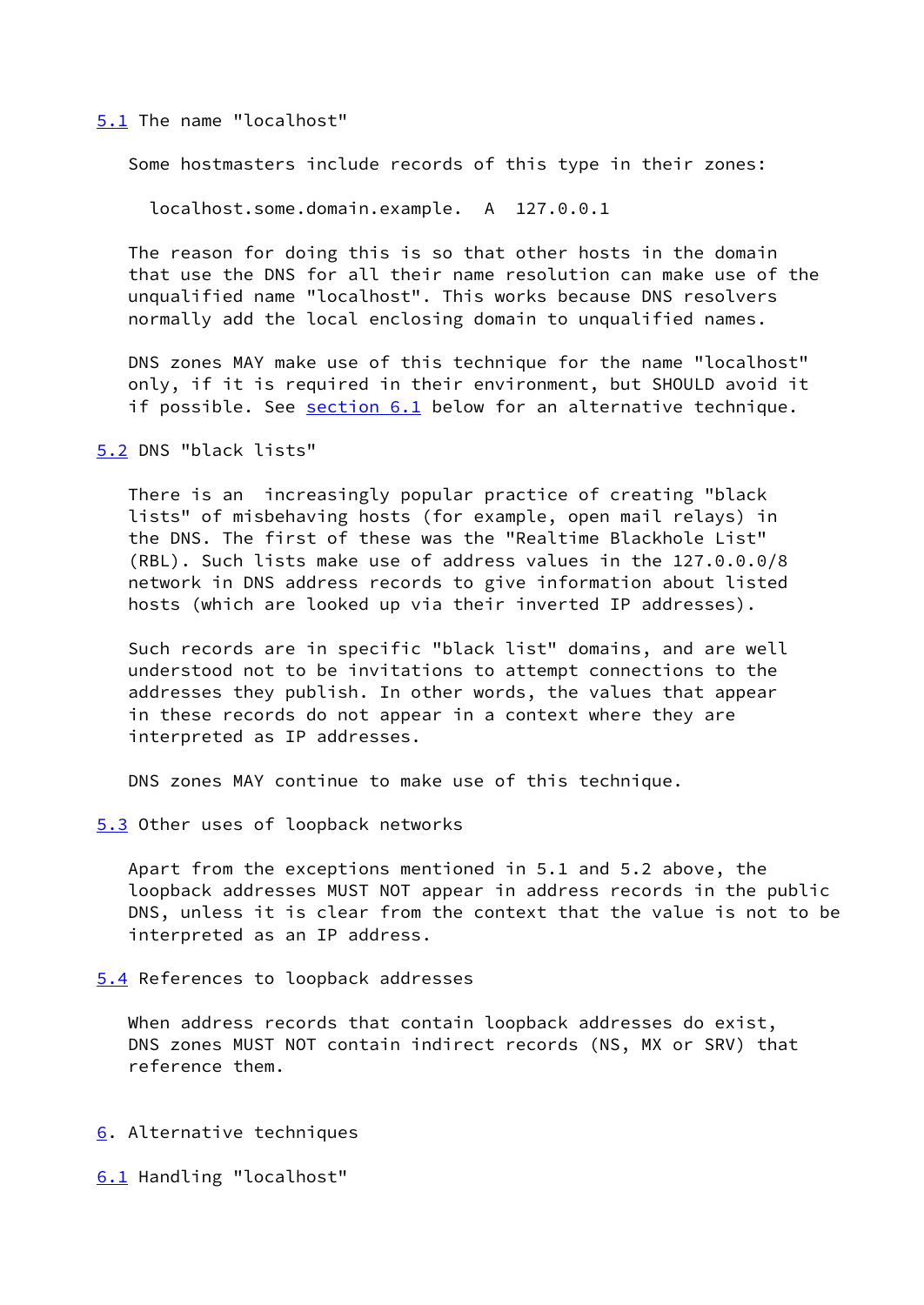Instead of including "localhost" within every domain for which a name server is authoritative, [\[RFC 1912](https://datatracker.ietf.org/doc/pdf/rfc1912)] recommends setting up "localhost." as a top-level domain in each name server. [[RFC 2606\]](https://datatracker.ietf.org/doc/pdf/rfc2606) reserves the name "localhost." for this purpose.

<span id="page-6-0"></span>[6.2](#page-6-0) Splitting DNS zones

 A site that is using private addresses may well want to use DNS lookups for address resolution on its hosts. The lazy way approach is simply to put the data into the public DNS zone, as in the example shown in [section 2](#page-2-0) above. Because this can cause problems for external hosts, this MUST NOT be done.

 One approach that is commonly taken is to run a so-called "split DNS". Two different authoritative servers are created: one containing all the zone data is accessible only from within the private network. External DNS queries are directed to the second server, which contains a filtered version of the zone, without the private addresses.

<span id="page-6-1"></span>[6.3](#page-6-1) SMTP servers behind firewalls

 The complication of a split DNS is not normally needed if it is only SMTP traffic that is being blocked to a public address on a host behind a firewall. Setting up MX records like this:

 plc.example. MX 5 mail.plc.example. MX 10 public.plc.example.

 where both hosts have public IP addresses, but the first is blocked at the firewall, SHOULD NOT be done. Only the publicly accessible host should be used:

plc.example. MX 10 public.plc.example.

 If a split DNS is in use, the host public.plc.example can use the internal version to route the mail onwards. However, most MTAs have configuration facilities to allow for explicit routing of mail, without the need to use a DNS lookup.

<span id="page-6-2"></span>[6.4](#page-6-2) Specification of no SMTP service

 MX records that point to host names whose address records specify the loopback address have been seen in the DNS. This seems to be a misguided attempt to specify "no SMTP service for this domain" more positively than just refusing connections to the SMTP port. (A refused connection is treated as a temporary error, because it might be the result of a system rebooting, for example.)

 If such a facility is required, it SHOULD instead be done by arranging for the hosts in question to return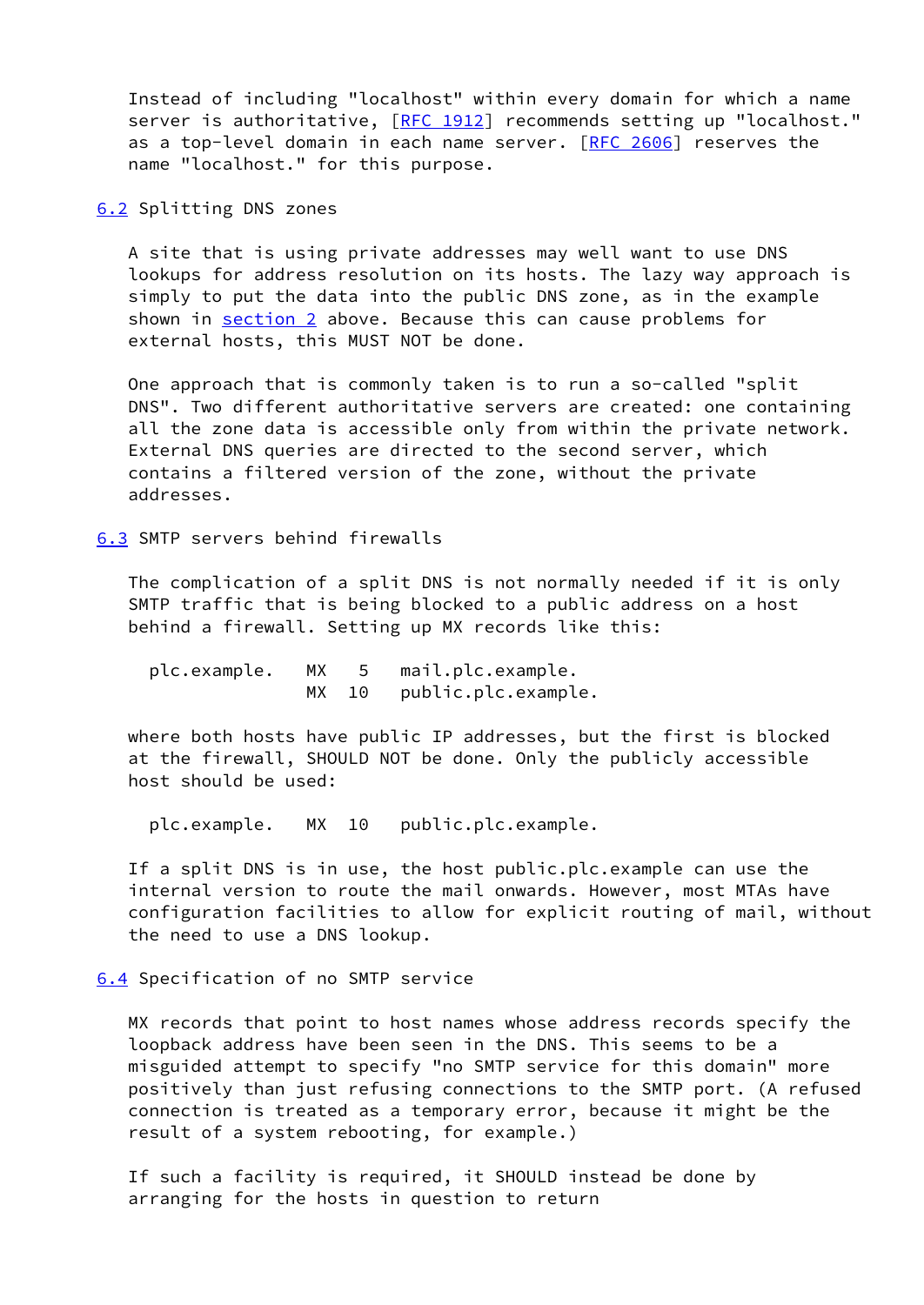554 No SMTP service here

to all SMTP connections.

<span id="page-7-0"></span>[7](#page-7-0). Security Considerations

 This document is not known to create new security issues in the DNS, mail agents, etc. In some sense, it may reduce security exposure by insisting that a site's inappropriate internal data not be exposed.

<span id="page-7-1"></span>[8](#page-7-1). IANA Considerations

No IANA actions are required by this document.

<span id="page-7-2"></span>[9](#page-7-2). Acknowledgements

 Randy Bush read an early draft of this document and suggested several improvements.

 Draft 01 has benefitted from comments made by Daniel Senie, John Schnizlein, Robert Elz, Bert Hubert, and Stuart Cheshire.

 Draft 02 has benefitted from comments made by David Keegel and Simon Josefsson.

 Draft 03 has benefitted from comments made by Jun-ichiro itojun Hagino, David Terrell, Erik Nordmark, Matt Larson, and Zefram.

<span id="page-7-3"></span>[10.](#page-7-3) Author's Address

 Philip Hazel University of Cambridge Computing Service New Museums Site, Pembroke Street Cambridge CB2 3QH, England

 Phone: + 44 1223 334714 Email: ph10@cam.ac.uk

<span id="page-7-4"></span>[11.](#page-7-4) References

 [RFC 1912] Barr, D. "Common DNS Operational and Configuration Errors", [RFC 1912](https://datatracker.ietf.org/doc/pdf/rfc1912), February 1996.

 [RFC 1918] Rekhter, Y. et al "Address allocation for Private Internets", [BCP 5](https://datatracker.ietf.org/doc/pdf/bcp5), [RFC 1918,](https://datatracker.ietf.org/doc/pdf/rfc1918) February 1996.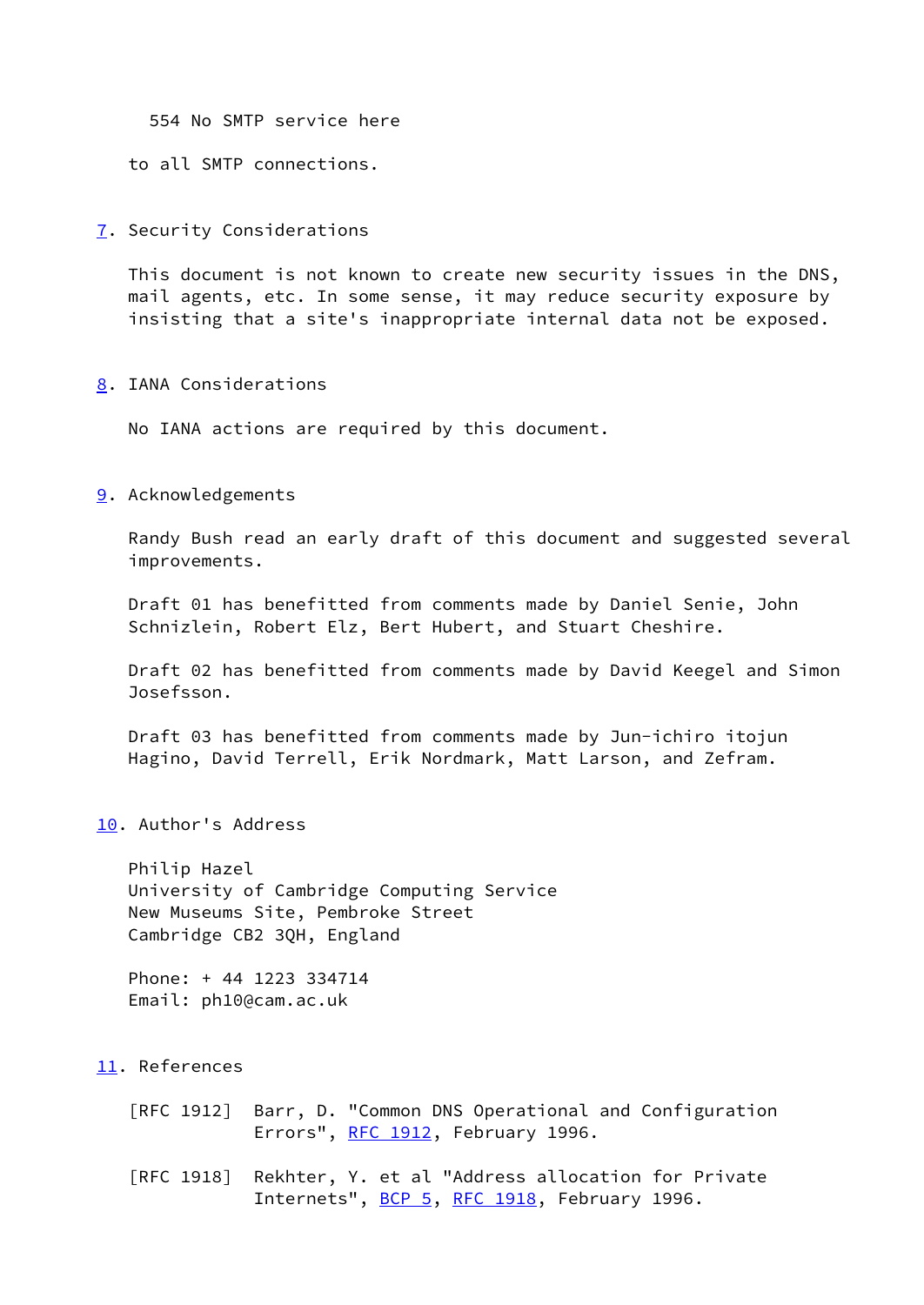- [RFC 2119] Bradner, S. "Key words for use in RFCs to Indicate Requirement Levels", [BCP 14](https://datatracker.ietf.org/doc/pdf/bcp14), [RFC 2119](https://datatracker.ietf.org/doc/pdf/rfc2119), March 1997.
- [RFC 2553] Gilligan, S. et al "Basic Socket Interface Extensions for IPv6", [RFC 2553,](https://datatracker.ietf.org/doc/pdf/rfc2553) March 1999.
- [RFC 2606] Eastlake, D. and Panitz, A. "Reserved Top Level DNS Names", **[BCP 32](https://datatracker.ietf.org/doc/pdf/bcp32), RFC 2606**, June 1999.
- [RFC 2893] Gilligan, R. and Nordmark, E. "Transition Mechanisms for IPv6 Hosts and Routers", [RFC 2893](https://datatracker.ietf.org/doc/pdf/rfc2893), August 2000.

<span id="page-8-0"></span>[12.](#page-8-0) Changes made during development of this document

 This section is provided for the convenients of those tracking the document. It will be removed from the final draft.

<span id="page-8-1"></span>[12.1](#page-8-1) Changes made to the -00 version to create -01

 . While leaving the MUSTs in for truly private addresses, I've tried to be more "educational" about the case of public addresses that are inaccessible, and backed down to SHOULD in those cases.

 . I've pointed out the lack of a clear-cut public/private boundary, and tried to make the case for not advertising unavailable services without being so probititive in the wording. This includes using "never accessible" instead of "not accessible".

- . Changed "hostmaster" to "zone" in a couple of cases.
- . Included an example of bad MX practice with an [\[RFC 1918](https://datatracker.ietf.org/doc/pdf/rfc1918)] address.
- . Noted that [\[RFC 1918](https://datatracker.ietf.org/doc/pdf/rfc1918)] is not the only list of private addresses.
- . General tidying of the wording and rearrangement of the material.
- . The Post Office changed our postcode!

<span id="page-8-2"></span>[12.2](#page-8-2) Changes made to the -01 version to create -02

 . Add NS to MX and SRV as another DNS record that advertises a service indirectly.

 . Changed the address 1.2.3.4 in an example to a genuine real address to make it quite clear what I mean.

- . Added "geographic area" as another example of a service restriction.
- . Suggested why people might want something other than "connection